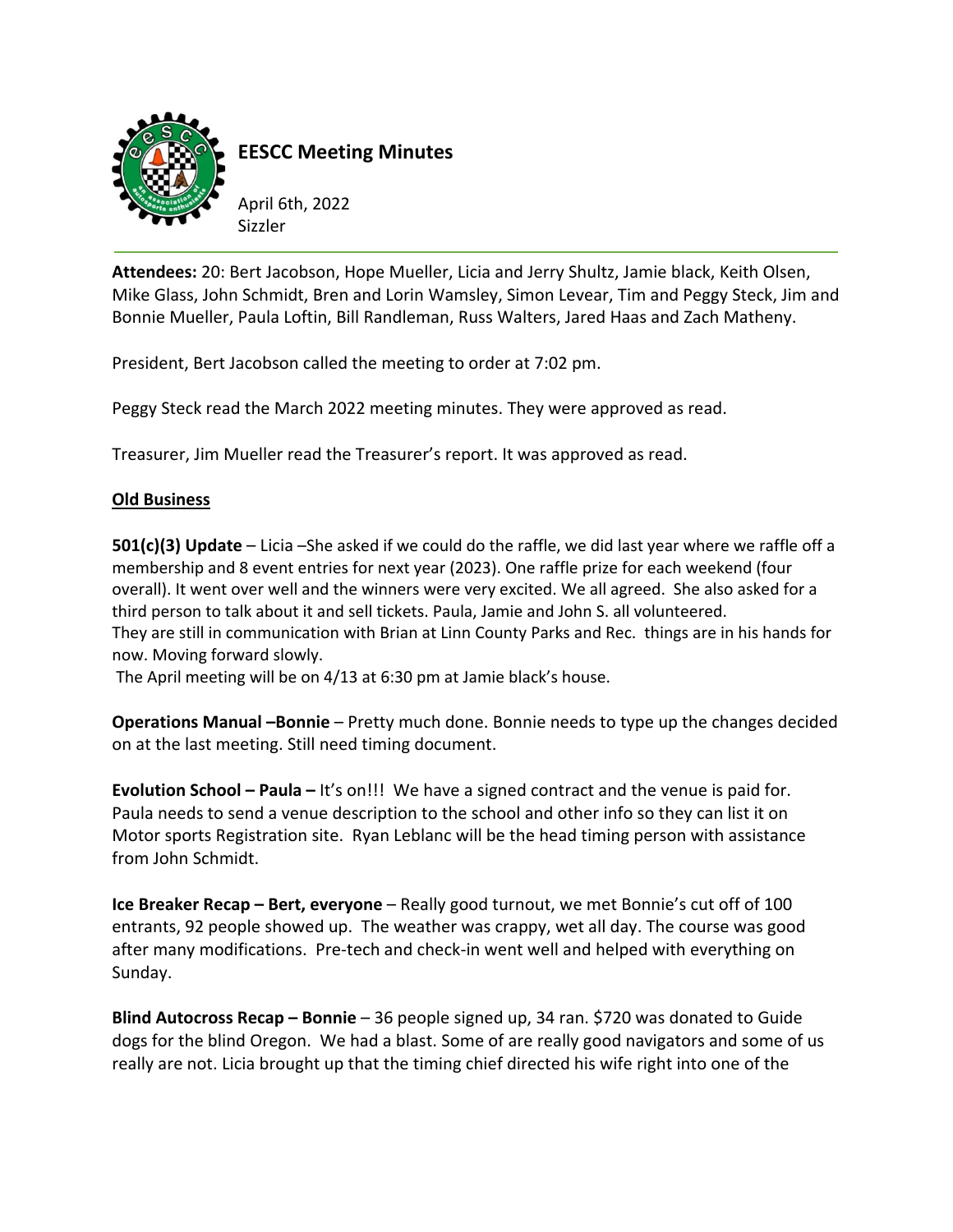timing lights and that was really funny. No damage was caused luckily. Licia also brought the completely shredded cone that fell out of her car as they were leaving.

## **New Business:**

**Event 1 & 2 planning – Bert** – It is at VRC. Bert will bring the EESCC notebook to the EEMSP meeting and they will pick out a course. Sunday is Mother's Day and we'll do coffee and doughnuts and hand out flowers to all moms. Trailers, etc. all the usual. Not going to sweep the lot, will blow off the course with the Billy goat.

**Larison Rock HillClimb – Mike** – They had their first meeting and all the positions are figured out. The helper's group has some new folks for this year. The Towing and fire department are almost set. We are still on the five‐year permit. Mike is getting the operations plan ready to submit to the Forest Service. The next meeting is April 19<sup>th</sup>.

## **Additional Agenda Items:**

**Bonnie –** She brought up the question of when the memorial service for Jerry Braunberger will be. Bert said no word yet, they family has to plan it.

Need to reschedule the Hwy cleanup. It will be this Sunday the  $10<sup>th</sup>$ , 9am and the Chevron on Hwy 53 MP3.

She is going to order helmets for drovers if enough people respond that they want them. They will be available to pick up at event 1 & 2.

She also added more info on Larison. Rules and regulations changes, etc. more info is on the NHA Hillclimb page their Facebook site.

She and Jim are going to the Spring Enduro at Medford and if anyone wants go also, they can go as a group.

**Tim –** Do we need trailer insurance, in case of a break in. Bonnie will enquire about a quote.

**Simon –** The rally course is written and should be really fun. Simon found a new and exciting road. It will end at Pizza (forgot which one) in Springfield.

He asked if we wanted to change the date as it's on the same weekend as the Evo school. We decided to keep it the same date, May  $21^{st}$ . Registration is online. We will use the app again.

**Lorin**  $-$  He has the contract for Roseburg for June  $4<sup>th</sup>$  and  $5<sup>th</sup>$ . Will ask about the camping price.

**Newsletter release** – Next week